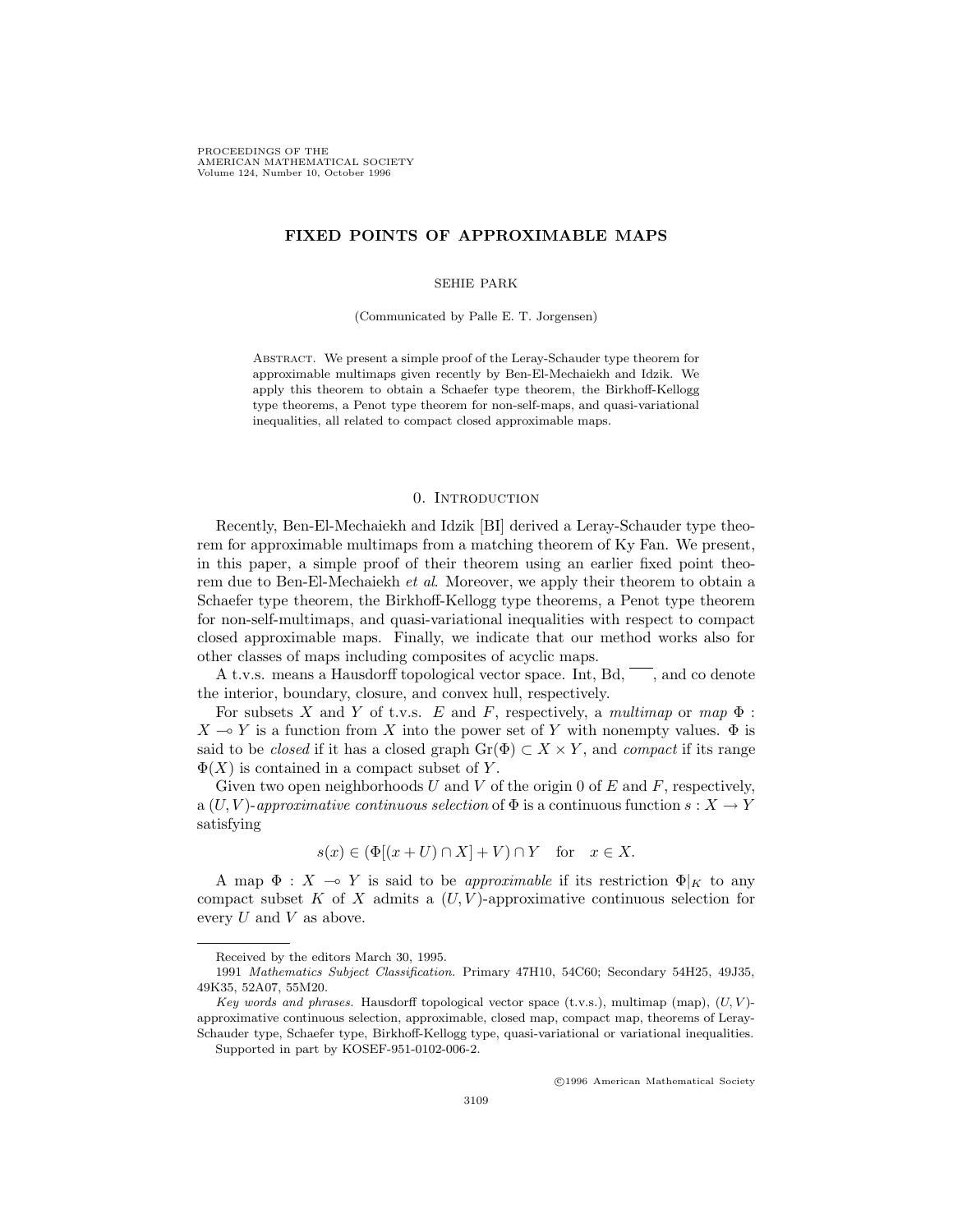#### 3110 SEHIE PARK

For properties and examples of approximable maps, we refer to [BI] and references therein.

# 1. A Leray-Schauder type theorem

We begin with the following particular form of  $[P2, Theorem 3]$ :

**Theorem 1.** Let X be a convex subset of a locally convex t.v.s. E and  $\Phi: X \to X$ a compact closed approximable map. Then  $\Phi$  has a fixed point  $\hat{x} \in X$ ; that is,  $\hat{x} \in \Phi(\hat{x})$ .

A slightly particular version of Theorem 1 appeared in [Be2, Theorem 2.4], [BD2, Corollary 3.4. [BD3, Corollary 7.3]. In case X itself is compact, Theorem 1 is given in [BD2, Corollary 3.6], [BD3, Corollary 7.6].

From Theorem 1, we give a simple proof of the following theorem due to Ben-El-Mechaiekh and Idzik [BI]:

**Theorem 2.** Let X be a closed subset of a locally convex t.v.s. E such that  $0 \in$ Int X and  $\Phi: X \to E$  a compact closed approximable map. Then either

- (1)  $\Phi$  has a fixed point; or
- (2)  $\lambda x \in \Phi(x)$  for some  $\lambda > 1$  and  $x \in \text{Bd } X$ .

*Proof.* Let  $R \subset X$  be defined by

$$
R = \{ x \in X : x \in t\Phi(x) \quad \text{for some} \quad t \in [0,1] \},
$$

which is nonempty since  $0 \in R$ . Moreover, it is closed since  $\Phi$  is closed. Therefore, R is compact since  $\Phi$  is compact.

Suppose that

(LS)  $\Phi(y) \cap {\lambda y : \lambda > 1} = \emptyset$  for all  $y \in \text{Bd } X$ .

Then  $R \cap \text{Bd} X = \emptyset$ . Since X is completely regular, there exists a continuous function  $r : X \to [0, 1]$  such that  $r(x) = 1$  for  $x \in R$  and  $r(x) = 0$  for  $x \in \text{Bd } X$ .

Let  $\Psi : E \multimap E$  be defined by

$$
\Psi(x) = \begin{cases} r(x)\Phi(x) & \text{if } x \in X, \\ \{0\} & \text{if } x \notin X. \end{cases}
$$

Since  $\Phi$  is compact and closed, so is  $\Psi$ . Moreover,  $\Psi$  is approximable. In fact, for any compact subset K of X, if  $s: K \to E$  is a  $(U, V)$ -approximative continuous selection of  $\Phi|_K$ , then  $rs: K \to E$  is a  $(U, V)$ -approximative continuous selection of  $\Psi|_K$ . Therefore,  $\Psi$  has a fixed point  $x \in E$  by Theorem 1. Since  $0 \in \text{Int } X \subset X$ , if  $x \notin X$  and  $x \in \Psi(x) = \{0\}$ , we have a contradiction. Hence,  $x \in X$ . Now  $x \in \Psi(x)$ implies  $x \in R$  and  $r(x) = 1$ . Therefore,  $x \in \Phi(x)$ . This completes our proof.

Remarks. 1. We followed the method of Schöneberg [Sö]. Theorem 2 includes [Be1, Theorem 5] and many others. See [BI], [P4].

2. In a sense, Theorem 2 is more general than Theorem 1. As Ben-El-Mechaiekh [Be1, p. 314] noted, Theorem 2 works for a self-map  $\Phi: X \to X$  where X is starshaped with the star-center  $0 \in \text{Int } X$ . Moreover, Theorem 2 also works for a selfmap  $\Phi$  :  $\overline{X} \to \overline{X}$  where X is a shrinkable subset; that is,  $[0,1)(\overline{X-p}) \subset \text{Int}(X-p)$ for some  $p \in X$ . See Klee [K].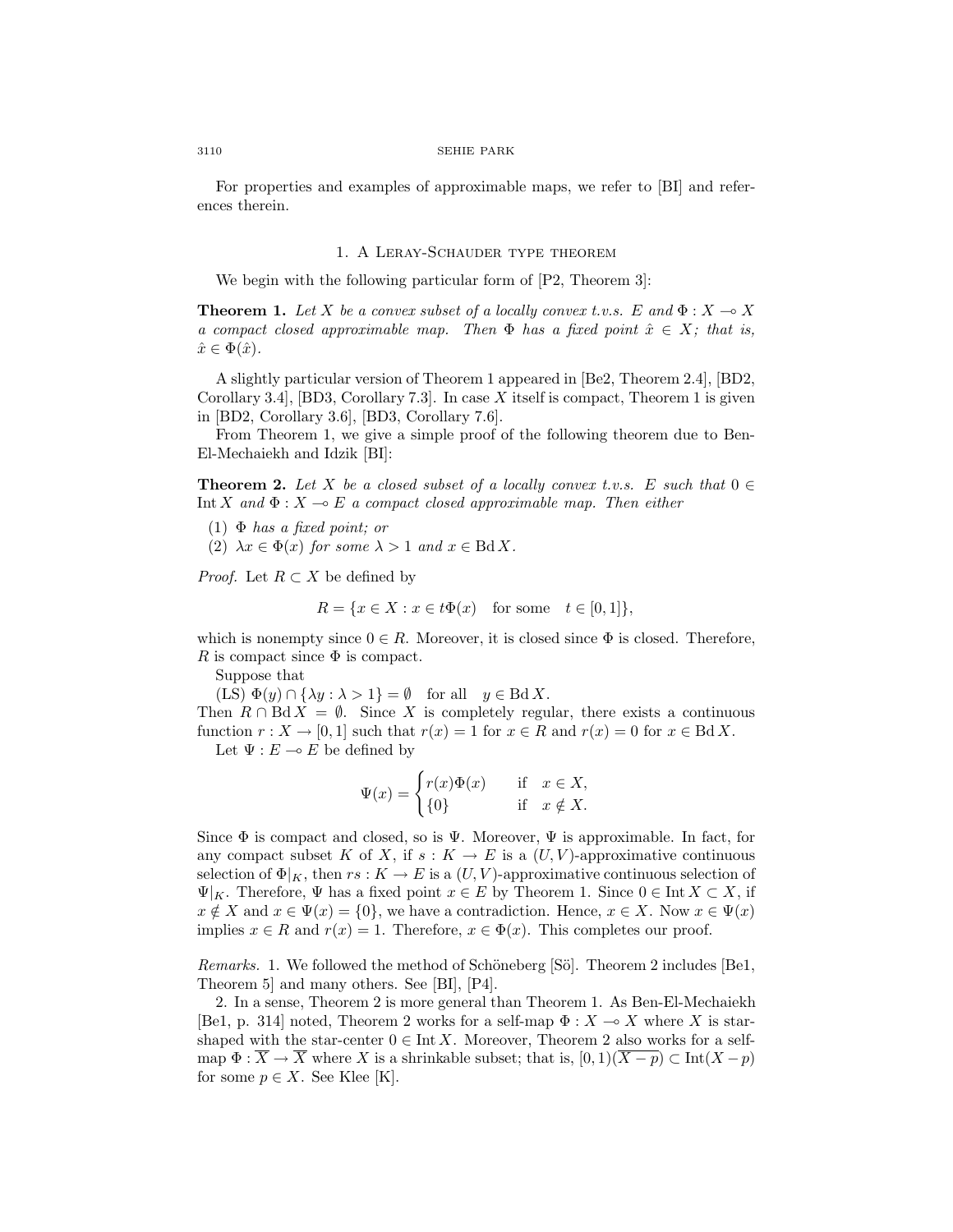# 2. A Schaefer type theorem

From Theorem 2, we have the following :

**Theorem 3.** Let E be a locally convex t.v.s. and  $\Phi : E \to E$  a compact closed approximable map. Then either

- (1)  $\Phi$  has a fixed point; or
- (2) the set  $A = \{x \in E : x \in t\Phi(x) \text{ for some } t \in (0,1)\}\$ is not bounded.

*Proof.* Suppose that A is bounded. Let X be a bounded neighborhood of 0 such that  $A \subset \text{Int } X$ . Then no  $y \in \text{Bd } X$  satisfies  $\lambda y \in \Phi(y)$  for any  $\lambda > 1$ . Therefore, by Theorem 2,  $\Phi$  has a fixed point in  $\overline{X}$ .

Remark. Theorem 3 was first obtained by Schaefer [Sc1, Sc2] for a completely continuous map  $f : E \to E$  on a complete locally convex t.v.s. E.

### 3. The Birkhoff-Kellogg type theorems

As an application of Theorem 2, we have the following generalization of the Birkhoff-Kellogg theorem [BK].

**Theorem 4.** Let X be a closed subset of a locally convex t.v.s. E such that  $0 \in$ Int X, and  $\Phi : X \to E$  a compact closed approximable map such that  $\lambda \Phi(X) \cap X = \emptyset$ for some  $\lambda$ . Then  $\Phi|_{\text{Bd }X}$  has an eigenvalue; that is,  $\mu x \in \Phi(x)$  for some  $\mu \neq 0$  and  $x \in \text{Bd } X.$ 

*Proof.* Note that  $\lambda \neq 0$  and  $\lambda \Phi : X \to E$  is a compact closed approximable map. Moreover,  $\lambda \Phi$  has no fixed point. Therefore, by Theorem 2, there exist  $x \in \text{Bd } X$ and  $\mu > 1$  such that  $\mu x \in \lambda \Phi(x)$ , whence we have  $(\lambda^{-1} \mu)x \in \Phi(x)$ , where  $\lambda^{-1} \mu \neq 0$ . This completes our proof.

Remark. If  $\lambda > 0$  in Theorem 4, then  $\Phi|_{\text{Bd }X}$  has an invariant direction (a positive eigenvalue); that is,  $\mu x \in \Phi(x)$  for some  $\mu > 0$  and  $x \in \text{Bd } X$ .

From Theorem 4, we obtain

**Theorem 5.** Let S be the unit sphere of a normed vector space E of infinite dimension, and  $\Phi : S \to E$  a compact closed approximable map such that  $0 \notin \overline{\Phi(S)}$ . Then Φ has an invariant direction.

*Proof.* Since  $E$  is infinite dimensional, by the Dugundji extension theorem, there exists a retraction  $r : E \to S$  such that  $r(x) = x/||x||$  if  $||x|| \ge 1$  and  $||r(x)|| = 1$ if  $||x|| \leq 1$ . Let  $\Psi = \Phi r : E \multimap E$ . Then  $\Psi$  is a compact closed approximable map. Let B be the closed unit ball. Then  $\lambda \Psi(B) \cap B = \emptyset$  for some  $\lambda > 0$  since  $\Psi(B) \subset \Phi(S)$  and  $0 \notin \Phi(S)$ . Therefore, by Theorem 4 with  $X = B$ ,  $\Psi|_S$  has an eigenvalue. Since  $\lambda > 0$ , this eigenvalue is positive. This completes our proof.

Theorem 5 reduces immediately to the following fixed point theorem:

**Theorem 6.** Let S be the unit sphere of a normed vector space  $E$ . Then  $E$  is of infinite dimension if and only if any compact closed approximable map  $\Phi : S \to S$ has a fixed point.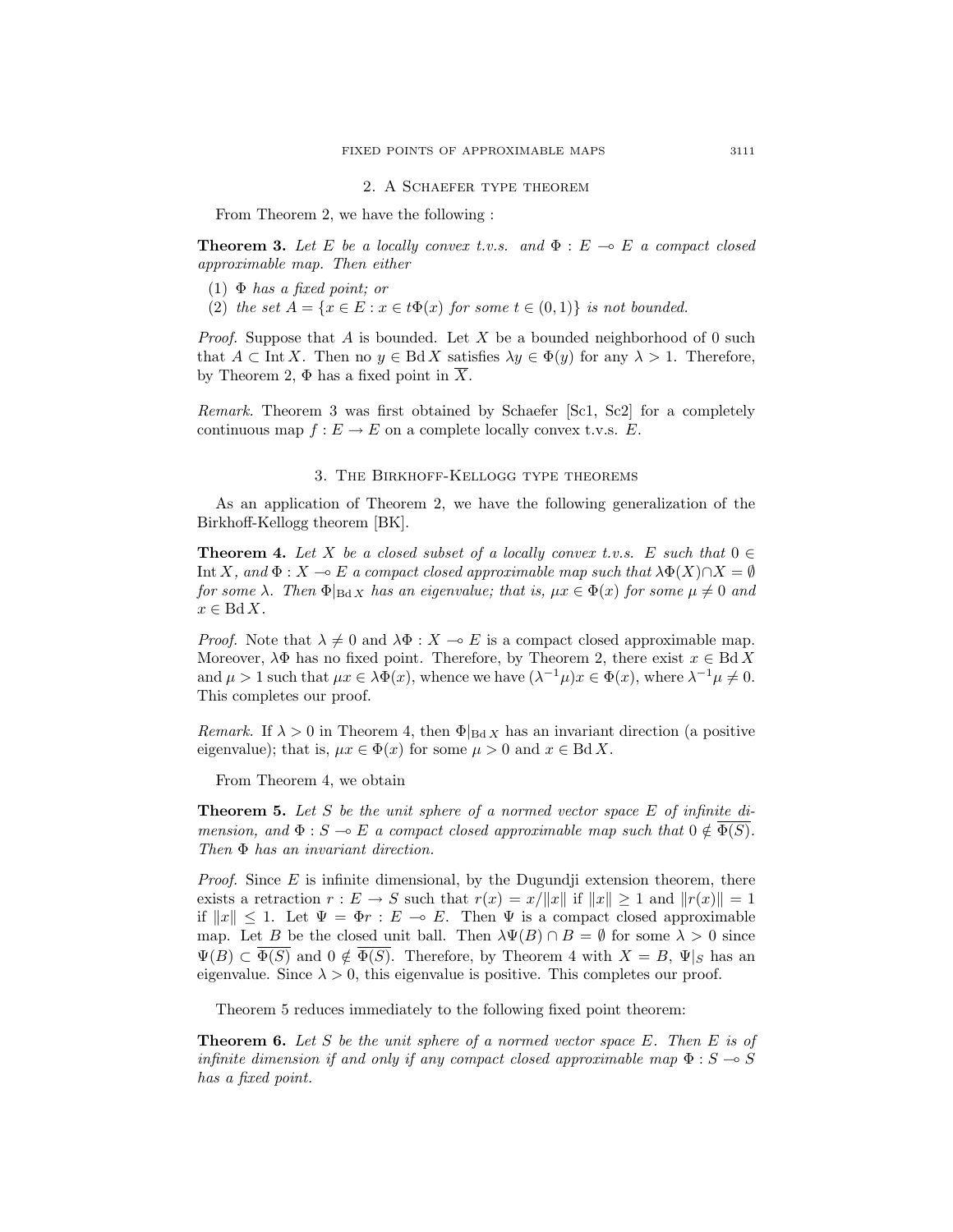#### 3112 SEHIE PARK

### 4. Fixed points of non-self-maps

Combining Theorems 1 and 2, we obtain the following fixed point theorem for approximable maps:

**Theorem 7.** Let  $X$  be a closed convex subset of a locally convex t.v.s.  $E$ , and  $\Phi: X \multimap E$  a compact closed approximable map. If  $\Phi(\text{Bd} X) \subset X$ , then  $\Phi$  has a fixed point.

*Proof.* If Int  $X = \emptyset$ , then  $X = \text{Bd } X$  and  $\Phi : X \to X$  has a fixed point by Theorem 1. If Int  $X \neq \emptyset$ , then we may assume  $0 \in \text{Int } X$ . Now for each  $x \in \text{Bd } X$ ,  $\Phi(x) \subset X$ implies  $\Phi(x) \cap {\lambda x : \lambda > 1} = \emptyset$  since X is shrinkable; that is, (LS) holds. Therefore, by Theorem 2,  $\Phi$  has a fixed point.

Remark. For a compact closed map  $\Phi : X \to E$  with convex values, Theorem 7 reduces to Penot [Pe, Proposition 1.4], which contains the particular case for a single-valued continuous map due to Brezis. See [Pe].

## 5. Quasi-variational or variational inequalities

From Theorem 7, we have the following quasi-variational inequality :

**Theorem 8.** Let  $X$  be a closed convex subset of a locally convex t.v.s.  $E, Y$  a compact subset of E, and  $f : X \times Y \to \mathbf{R}$  an u.s.c. function. Let  $T : X \to Y$  be a closed map such that  $T(\text{Bd } X) \subset X \cap Y$ . Suppose that

(i) the function  $M$  defined on  $X$  by

$$
M(x) = \sup_{y \in T(x)} f(x, y) \quad \text{for} \quad x \in X
$$

is l.s.c.; and

(ii) the map  $\Phi: X \to Y$  defined on X by

$$
\Phi(x) = \{ y \in T(x) : f(x, y) = M(x) \} \quad \text{for} \quad x \in X
$$

is approximable.

Then there exists an  $\hat{x} \in X$  such that

$$
\hat{x} \in T\hat{x}
$$
 and  $f(\hat{x}, \hat{x}) = M(\hat{x})$ .

*Proof.* Note that the marginal function M in (i) is actually continuous since f is u.s.c. and  $T$  is a compact-valued u.s.c. map, by the well-known result of Berge [Br]. Now, each  $\Phi(x)$  is nonempty. Moreover,  $\Phi$  is a closed map. In fact, let  $(x_\alpha, y_\alpha) \in \text{Gr}(\Phi)$ , the graph of  $\Phi$ , and  $(x_\alpha, y_\alpha) \to (x, y)$  in  $X \times Y$ . Then

$$
f(x, y) \ge \lim_{\alpha} f(x_{\alpha}, y_{\alpha}) = \lim_{\alpha} M(x_{\alpha})
$$
  
 
$$
\ge \lim_{\alpha} M(x_{\alpha}) \ge M(x)
$$

and, since  $\text{Gr}(T)$  is closed in  $X \times Y$ ,  $y_\alpha \in T(x_\alpha)$  implies  $y \in T(x)$ . Hence  $(x, y) \in$ Gr( $\Phi$ ). Therefore,  $\Phi : X \multimap E$  is a compact closed approximable map satisfying  $\Phi(\text{Bd } X) \subset T(\text{Bd } X) \subset X$ . Hence, by Theorem 7,  $\Phi$  has a fixed point  $\hat{x} \in X$ ; that is,  $\hat{x} \in T\hat{x}$  and  $f(\hat{x}, \hat{x}) = M(\hat{x})$ . This completes our proof.

Remark. If  $T : X \multimap Y \subset X$ , then we can obtain Theorem 8 from Theorem 1 without assuming the closedness of  $X$ . In this case, Theorem 8 is actually equivalent to Theorem 1. Moreover, in this case, Theorem 8 extends Takahashi [T, Theorem 4], which was applied to prove Fan's generalizations of fixed point theorems of Schauder and Tychonoff.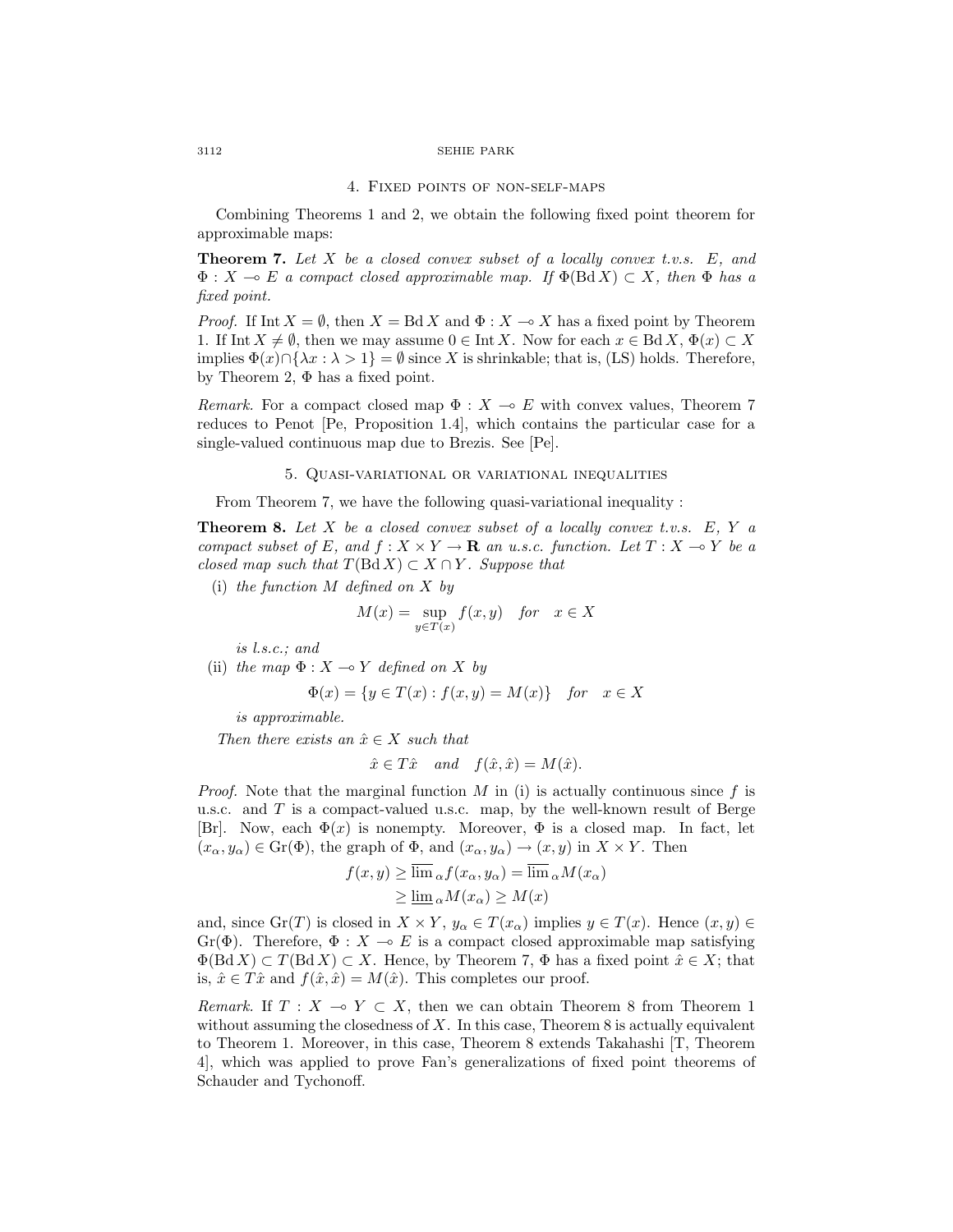The following is an immediate consequence of Theorem 8.

**Theorem 9.** Let X be a compact convex subset of a locally convex t.v.s.,  $f: X \times Y$  $X \rightarrow \mathbf{R}$  a continuous function such that all of the sets

$$
\{y\in X:f(x,y)=\inf_{y\in X}f(x,y)\}
$$

for  $x \in X$  are (1) convex, (2) contractible, (3) decomposable, or (4)  $\infty$ -proximally connected. Then there exists an  $\hat{x} \in X$  such that

$$
f(\hat{x}, \hat{x}) \le f(\hat{x}, y) \quad \text{for all} \quad y \in X.
$$

*Proof.* In any case (1)-(4), the map  $\Phi : X \to X$  defined by

$$
\Phi(x) = \{ y \in X : f(x, y) = \inf_{y \in X} f(x, y) \} \text{ for } x \in X
$$

is a compact closed approximable map. See [BI]. Now, the conclusion follows from Theorem 8 by putting  $X = Y$  and  $T(x) = X$  for all  $x \in X$ .

Remark. As in [PC], Theorem 9 can be used to obtain variational or variational-like inequalities due to Hartman-Stampacchia, Browder, Lions-Stampacchia, Mosco, Juberg-Karamardian, Park, Karamardian, Parida-Sahoo-Kumar, Behera-Panda, and Siddiqi-Khaliq-Ansari. For the literature, see [PC].

Finally the approximable map in Theorem 1 can be replaced by an acyclic map [P1, Theorem 7(iii)], a composite of acyclic maps [PSW, Theorem 2(iii)], or a composite of admissible maps [P2, Theorem 3(iii)]. Therefore, following our method, Theorems 2-9 also hold for these classes of maps. In fact, we already have Theorem 8 for acyclic maps [P3, Theorem 2] and for admissible maps [PC, Theorem 2]. Hence, as was noted in [BI], the set in Theorem 9 can be acyclic.

### **REFERENCES**

- [Be1] H. Ben-El-Mechaiekh, A remark concerning a matching theorem of Ky Fan, Chinese J. Math. **17** (1989), 309–314. MR **90m:**47071
- [Be2] , General fixed point and coincidence theorems for set-valued maps, C. R. Math. Rep. Acad. Sci. Canada **13** (1991), 237–242. MR **92m:**47110
- [BD1] H. Ben-El-Mechaiekh and P. Deguire, Approximation of non-convex set-valued maps, C. R. Acad. Sci. Paris **312** (1991), 379–384. MR **92d:**54058
- [BD2] , General fixed point theorems for non-convex set-valued maps, C. R. Acad. Sci. Paris **312** (1991), 433–438. MR **92d:**54059
- [BD3] , Approachability and fixed points for non-convex set-valued maps, J. Math. Anal. Appl. **170** (1992), 477–500. MR **94a:**54103
- [BI] H. Ben-El-Mechaiekh and A. Idzik, A Leray-Schauder type theorem for approximable maps, Proc. Amer. Math. Soc. **122** (1994), 105–109. MR **94k:**54074
- [Br] C. Berge, Espaces Topologique, Dunod, Paris, 1959. MR **21:**4401
- [BK] G. D. Birkhoff and O. D. Kellogg, Invariant points in function space, Trans. Amer. Math. Soc. **23** (1922), 96–115.
- [K] V. Klee, Shrinkable neighborhoods in Hausdorff linear spaces, Math. Ann. **141** (1960), 281–285. MR **24:**A1003
- [P1] Sehie Park, Some coincidence theorems on acyclic multifunctions and applications to KKM theory, Fixed Point Theory and Applications (K.-K.Tan, Ed.), World Sci., River Edge, NJ, 1992, pp.248–277. MR **93j:**47087
- [P2] , Coincidences of composites of admissible u.s.c. maps and applications, Math. Rep. Acad. Sci. Canada **15** (1993), 125–130. MR **94f:**47071
- [P3] , Some existence theorems for two variable functions on topological vector spaces, Kangweon-Kyungki Math. J. **3** (1995), 11–16.